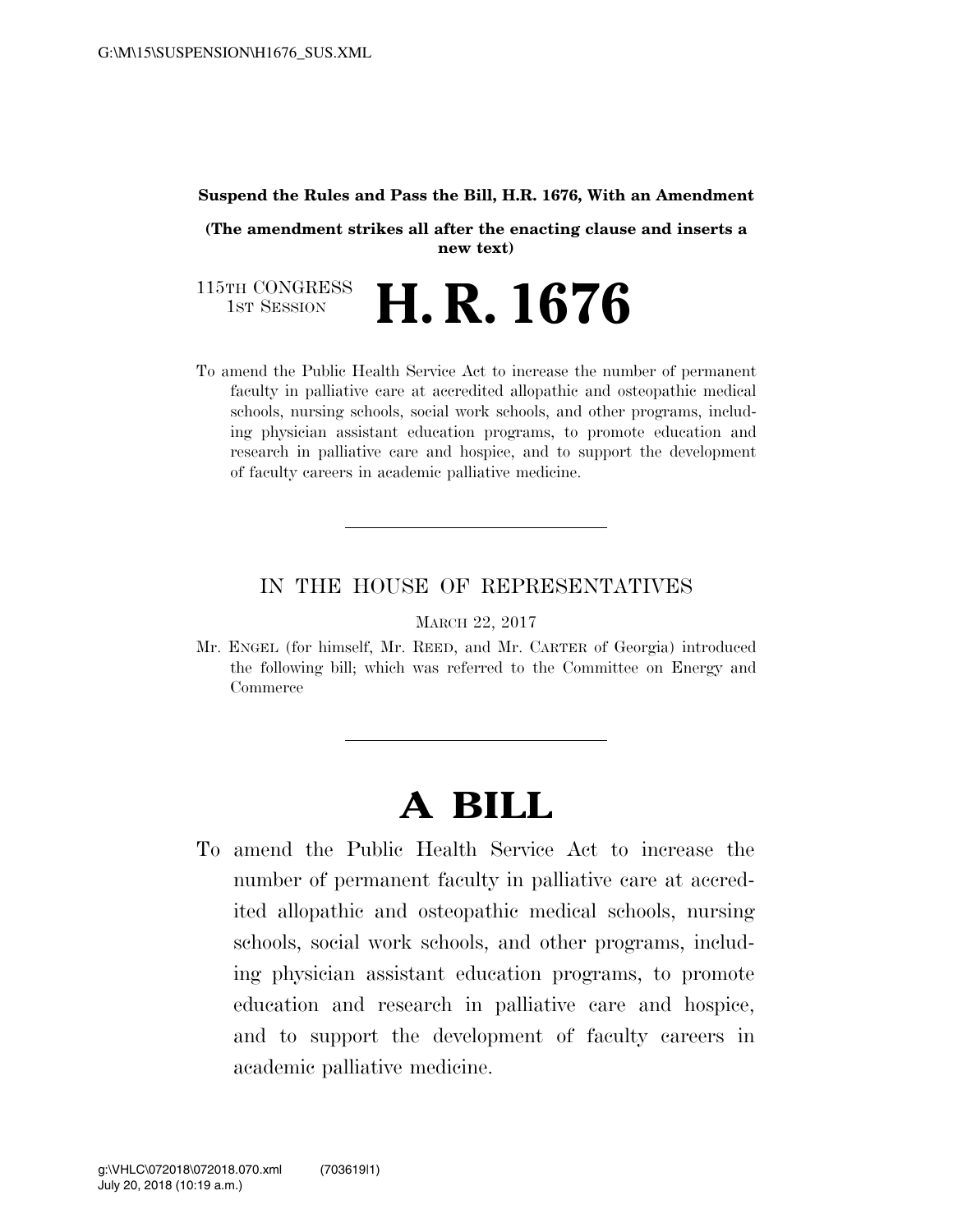*Be it enacted by the Senate and House of Representa- tives of the United States of America in Congress assembled,*  **SECTION 1. SHORT TITLE.**  This Act may be cited as the ''Palliative Care and Hospice Education and Training Act''. **SEC. 2. PALLIATIVE CARE AND HOSPICE EDUCATION AND TRAINING.**  (a) IN GENERAL.—Part D of title VII of the Public Health Service Act (42 U.S.C. 294 et seq.) is amended by inserting after section 759 the following: **''SEC. 759A. PALLIATIVE CARE AND HOSPICE EDUCATION AND TRAINING.**  ''(a) PALLIATIVE CARE AND HOSPICE EDUCATION CENTERS.— 15 "(1) IN GENERAL.—The Secretary shall award grants or contracts under this section to entities de- scribed in paragraph (1), (3), or (4) of section 799B, and section 801(2), for the establishment or operation of Palliative Care and Hospice Education Centers that meet the requirements of paragraph (2). 22 "(2) REQUIREMENTS.—A Palliative Care and Hospice Education Center meets the requirements of this paragraph if such Center—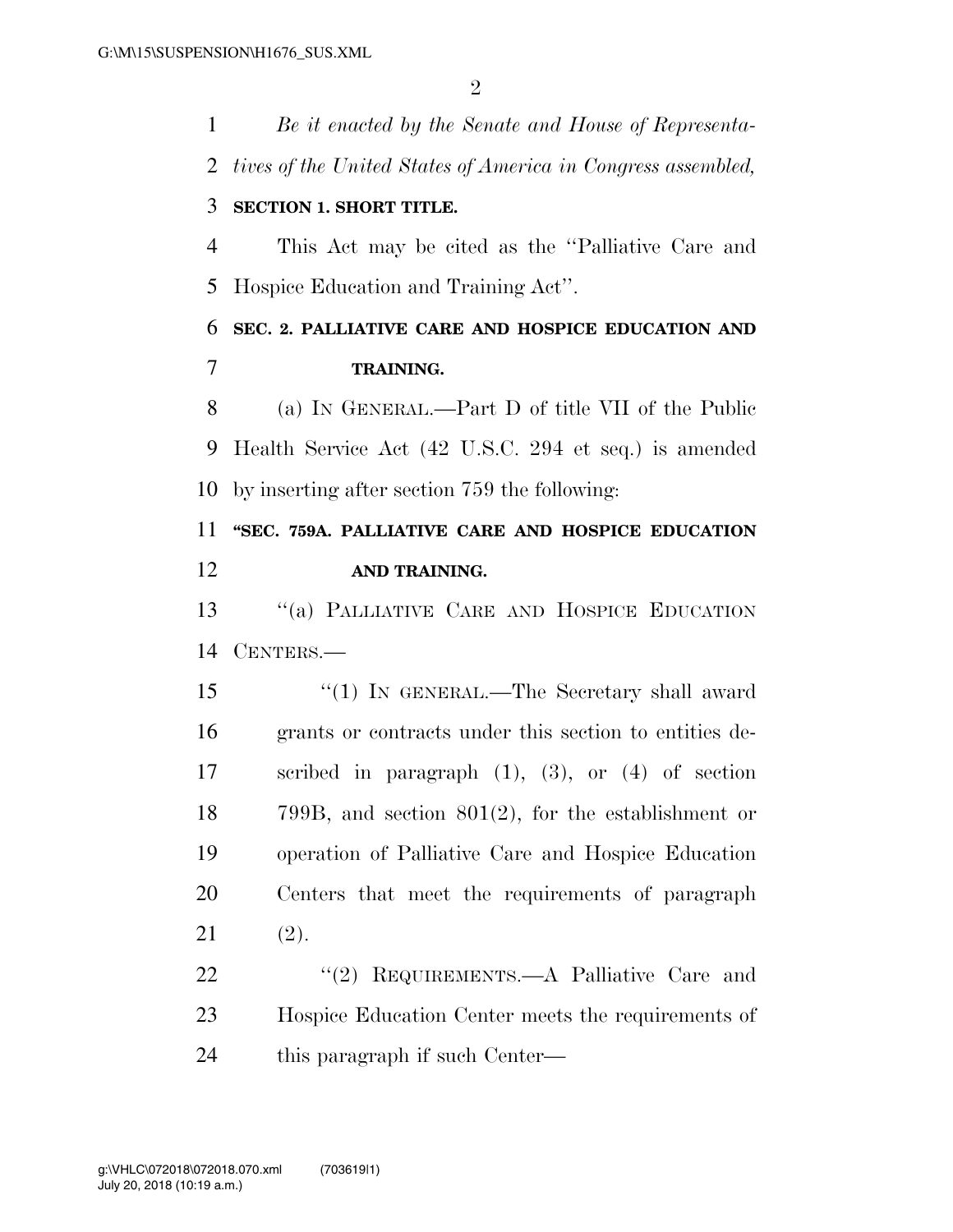$\langle (A) \rangle$  improves the interprofessional team- based training of health professionals in pallia- tive care, including residencies, traineeships, or fellowships; ''(B) develops and disseminates inter- professional team-based curricula relating to the palliative treatment of the complex health problems of individuals with serious or life- threatening illnesses; ''(C) supports the training and retraining of faculty to provide instruction in interprofes- sional team-based palliative care; ''(D) supports interprofessional team-based continuing education of health professionals who provide palliative care to patients with seri-

 ''(E) provides students (including resi- dents, trainees, and fellows) with clinical train- ing in interprofessional team-based palliative care in appropriate health settings, including hospitals, hospices, home care, long-term care facilities, and ambulatory care centers;

16 ous or life-threatening illness;

23  $\langle f$  (F) establishes traineeships for individ- uals who are preparing for advanced education nursing degrees, social work degrees, or ad-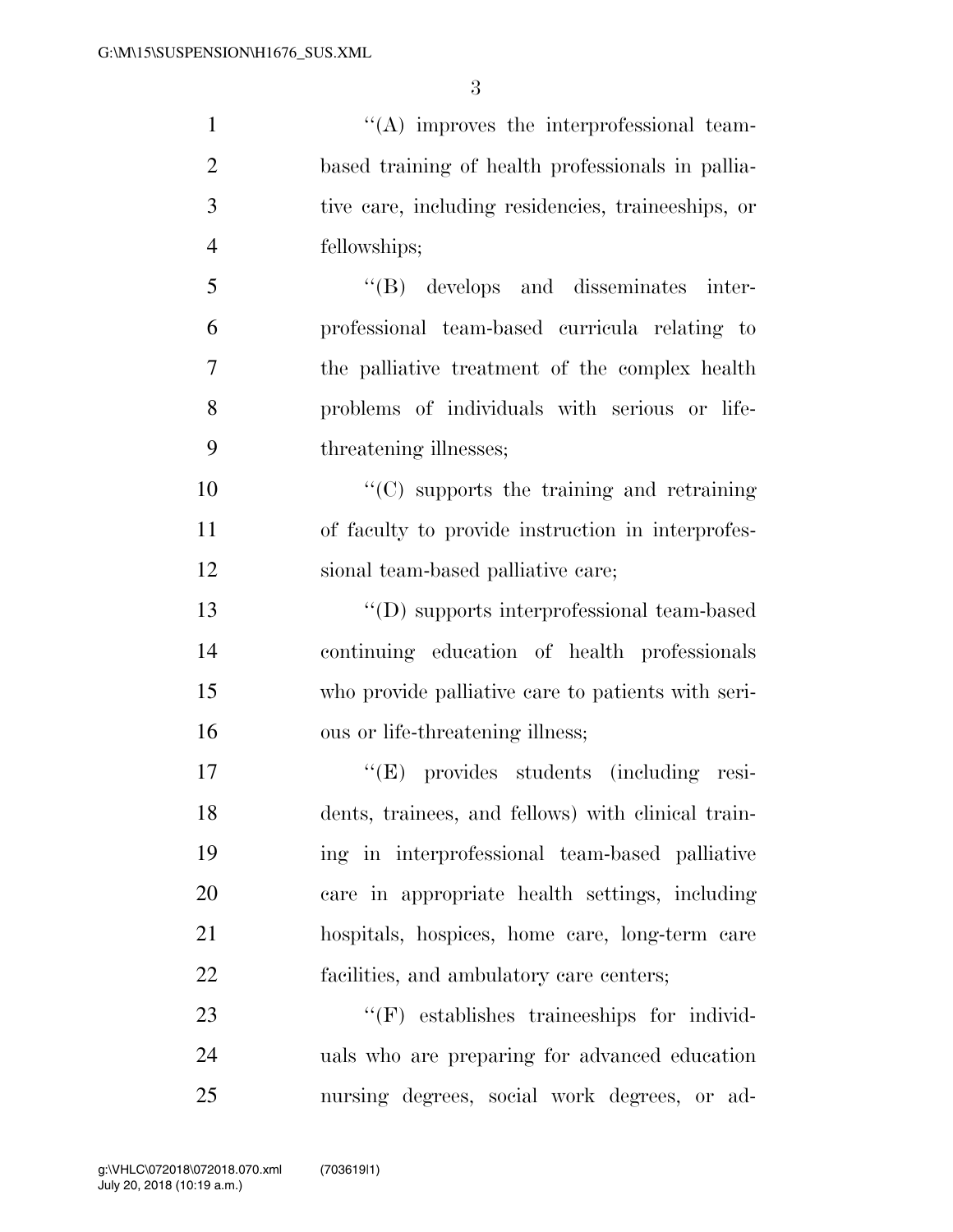vanced degrees in physician assistant studies, with a focus in interprofessional team-based palliative care in appropriate health settings, in- cluding hospitals, hospices, home care, long- term care facilities, and ambulatory care cen- ters; ''(G) supports collaboration between mul- tiple specialty training programs (such as medi- cine, nursing, social work, physician assistant, chaplaincy, and pharmacy) and clinical training sites to provide training in interprofessional team-based palliative care; and ''(H) does not duplicate the activities of existing education centers funded under this section or under section 753 or 865. 16 "(3) EXPANSION OF EXISTING CENTERS.— Nothing in this section shall be construed to— 18 "(A) prevent the Secretary from providing grants to expand existing education centers, in- cluding geriatric education centers established under section 753 or 865, to provide for edu- cation and training focused specifically on pal-liative care, including for non-geriatric popu-

lations; or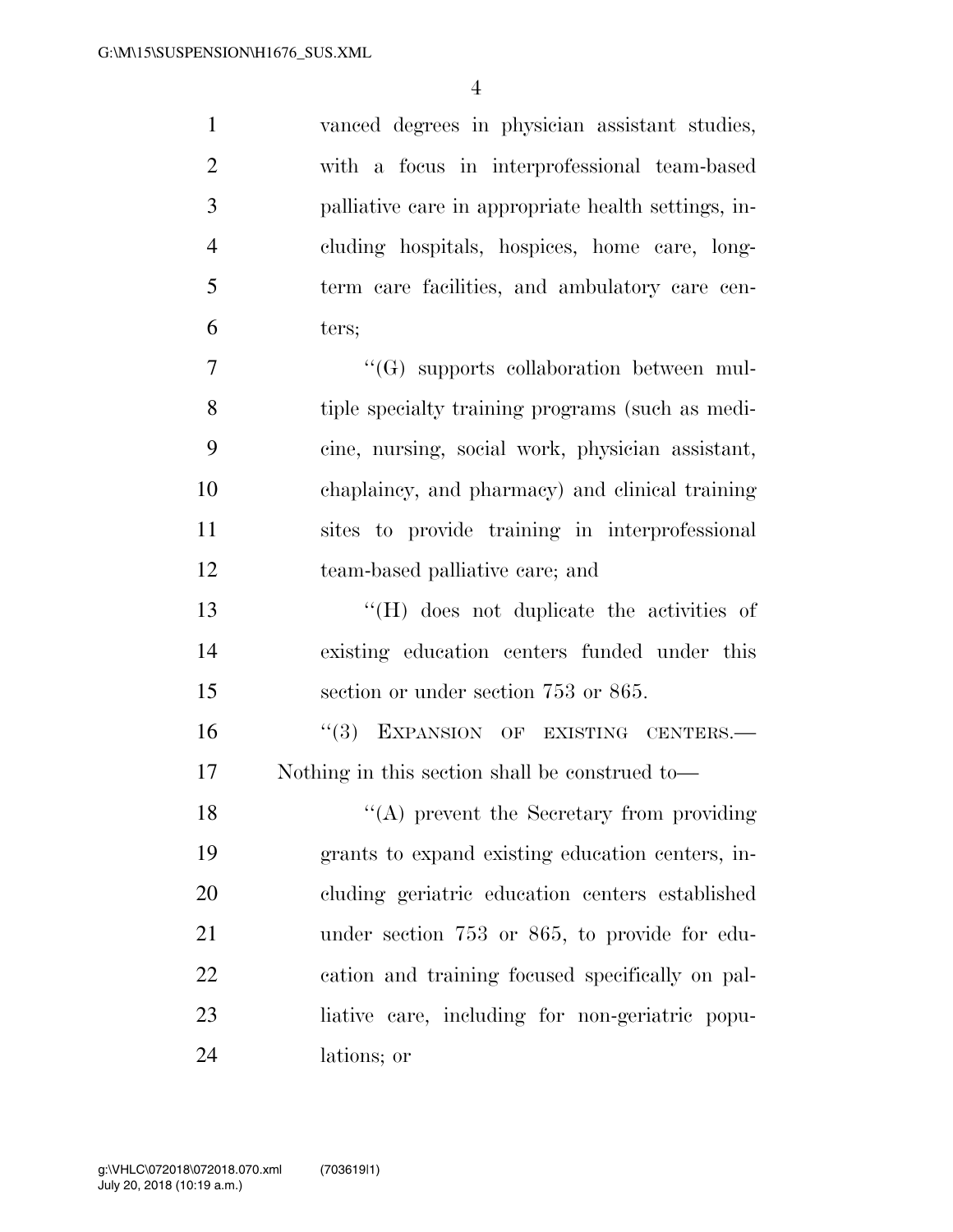| $\mathbf{1}$   | $\lq\lq$ (B) limit the number of education centers    |
|----------------|-------------------------------------------------------|
| $\overline{2}$ | that may be funded in a community.                    |
| 3              | "(b) PALLIATIVE MEDICINE PHYSICIAN TRAINING.—         |
| $\overline{4}$ | "(1) IN GENERAL.—The Secretary may make               |
| 5              | grants to, and enter into contracts with, schools of  |
| 6              | medicine, schools of osteopathic medicine, teaching   |
| 7              | hospitals, and graduate medical education programs    |
| 8              | for the purpose of providing support for projects     |
| 9              | that fund the training of physicians (including resi- |
| 10             | dents, trainees, and fellows) who plan to teach pal-  |
| 11             | liative medicine.                                     |
| 12             | "(2) REQUIREMENTS.—Each project for which             |
| 13             | a grant or contract is made under this subsection     |
| 14             | shall—                                                |
| 15             | $\lq\lq$ be staffed by full-time teaching physi-      |
| 16             | cians who have experience or training in inter-       |
| 17             | professional team-based palliative medicine;          |
| 18             | $\lq\lq (B)$ be based in a hospice and palliative     |
| 19             | medicine fellowship program accredited by the         |
| 20             | Accreditation Council for Graduate Medical            |
| 21             | Education;                                            |
| 22             | "(C) provide training in interprofessional            |
| 23             | team-based palliative medicine through a vari-        |
| 24             | ety of service rotations, such as consultation        |
| 25             | services, acute care services, extended care fa-      |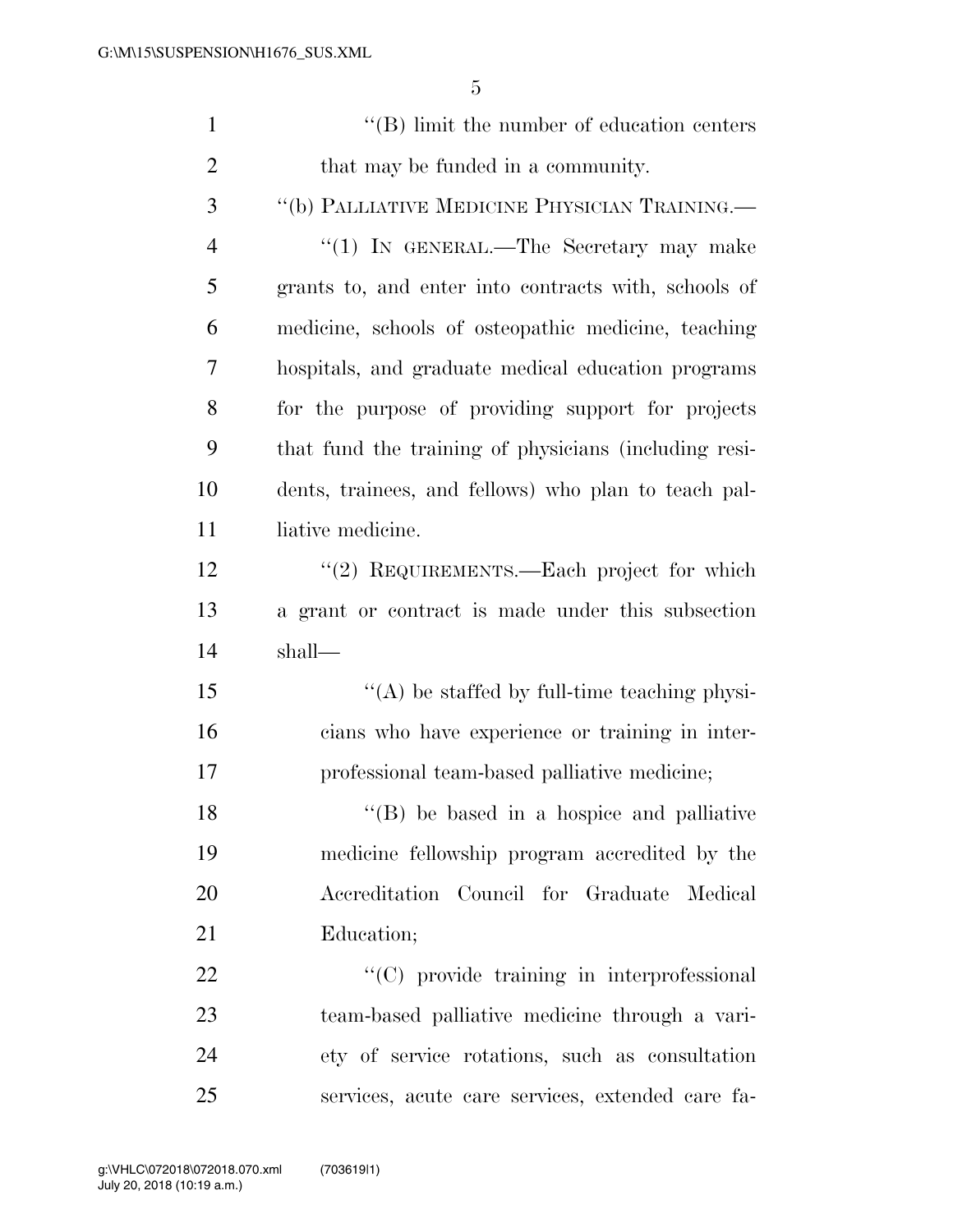| $\mathbf{1}$   | cilities, ambulatory care and comprehensive          |
|----------------|------------------------------------------------------|
| $\overline{2}$ | evaluation units, hospices, home care, and com-      |
| 3              | munity care programs;                                |
| $\overline{4}$ | "(D) develop specific performance-based              |
| 5              | measures to evaluate the competency of train-        |
| 6              | ees; and                                             |
| 7              | $\lq\lq(E)$ provide training in interprofessional    |
| 8              | team-based palliative medicine through one or        |
| 9              | both of the training options described in para-      |
| 10             | $graph(3)$ .                                         |
| 11             | "(3) TRAINING OPTIONS.—The training options          |
| 12             | referred to in subparagraph $(E)$ of paragraph $(2)$ |
| 13             | are as follows:                                      |
| 14             | $\lq\lq$ (A) 1-year retraining programs in hospice   |
| 15             | and palliative medicine for physicians who are       |
| 16             | faculty at schools of medicine and osteopathic       |
| 17             | medicine, or others determined appropriate by        |
| 18             | the Secretary.                                       |
| 19             | "(B) 1- or 2-year training programs that             |
| 20             | are designed to provide training in interprofes-     |
| 21             | sional team-based hospice and palliative medi-       |
| 22             | cine for physicians who have completed grad-         |
|                |                                                      |
| 23             | uate medical education programs in any med-          |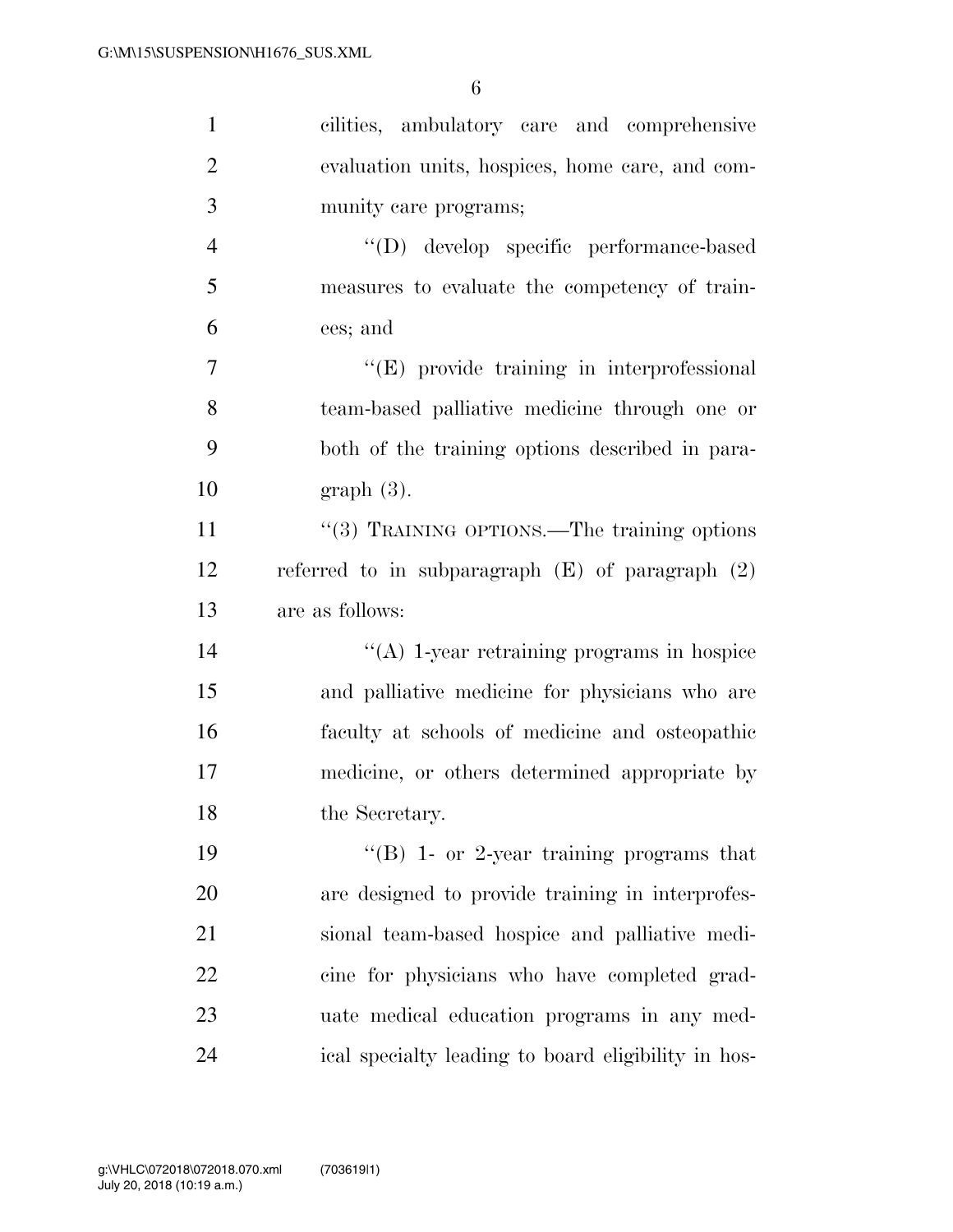| $\mathbf{1}$   | pice and palliative medicine pursuant to the        |
|----------------|-----------------------------------------------------|
| $\overline{2}$ | American Board of Medical Specialties.              |
| 3              | "(4) DEFINITIONS.—For purposes of this sub-         |
| $\overline{4}$ | section, the term 'graduate medical education'      |
| 5              | means a program sponsored by a school of medicine,  |
| 6              | a school of osteopathic medicine, a hospital, or a  |
| 7              | public or private institution that—                 |
| 8              | "(A) offers postgraduate medical training           |
| 9              | in the specialties and subspecialties of medicine;  |
| 10             | and                                                 |
| 11             | "(B) has been accredited by the Accredita-          |
| 12             | tion Council for Graduate Medical Education or      |
| 13             | the American Osteopathic Association through        |
| 14             | its Committee on Postdoctoral Training.             |
| 15             | "(c) PALLIATIVE MEDICINE AND HOSPICE ACA-           |
| 16             | DEMIC CAREER AWARDS.                                |
| 17             | "(1) ESTABLISHMENT OF PROGRAM.—The Sec-             |
| 18             | retary shall establish a program to provide awards, |
| 19             | to be known as the 'Palliative Medicine and Hospice |
| 20             | Academic Career Awards', to eligible individuals to |
| 21             | promote the career development of such individuals  |
| 22             | as academic hospice and palliative care physicians. |
| 23             | "(2) ELIGIBLE INDIVIDUALS.—To be eligible to        |
| 24             | receive an award under paragraph (1), an individual |
| 25             | shall—                                              |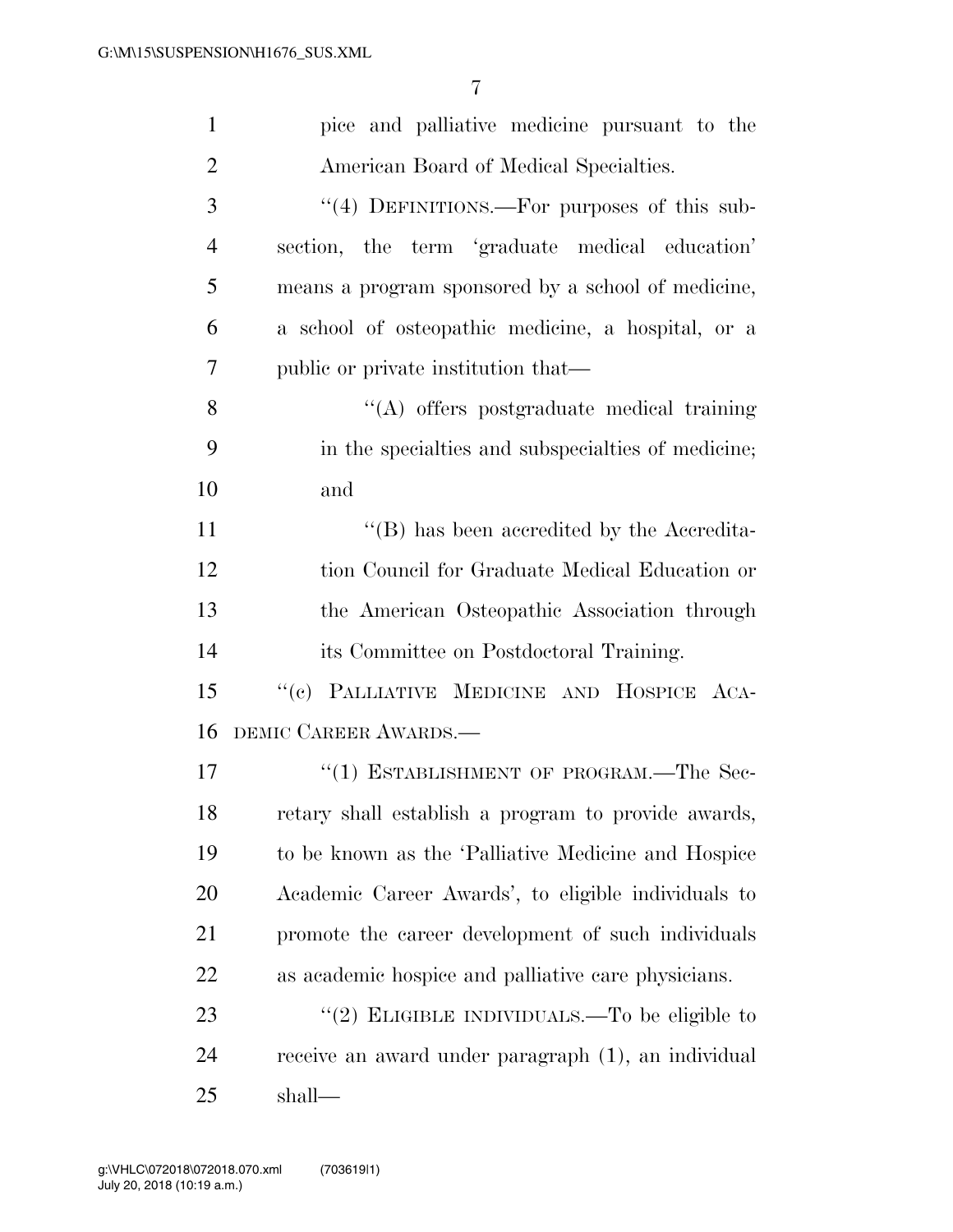| $\mathbf{1}$   | "(A) be board certified or board eligible in        |
|----------------|-----------------------------------------------------|
| $\overline{2}$ | hospice and palliative medicine; and                |
| 3              | "(B) have a junior (non-tenured) faculty            |
| $\overline{4}$ | appointment at an accredited (as determined by      |
| 5              | the Secretary) school of medicine or osteopathic    |
| 6              | medicine.                                           |
| 7              | "(3) LIMITATIONS.—No award under para-              |
| 8              | graph (1) may be made to an eligible individual un- |
| 9              | less the individual—                                |
| 10             | "(A) has submitted to the Secretary an ap-          |
| 11             | plication, at such time, in such manner, and        |
| 12             | containing such information as the Secretary        |
| 13             | may require, and the Secretary has approved         |
| 14             | such application;                                   |
| 15             | "(B) provides, in such form and manner as           |
| 16             | the Secretary may require, assurances that the      |
| 17             | individual will meet the service requirement de-    |
| 18             | scribed in paragraph $(6)$ ; and                    |
| 19             | $\lq\lq$ (C) provides, in such form and manner as   |
| 20             | the Secretary may require, assurances that the      |
| 21             | individual has a full-time faculty appointment      |
| 22             | in a health professions institution and docu-       |
| 23             | mented commitment from such institution to          |
| 24             | spend a majority of the total funded time of        |
| 25             | such individual on teaching and developing          |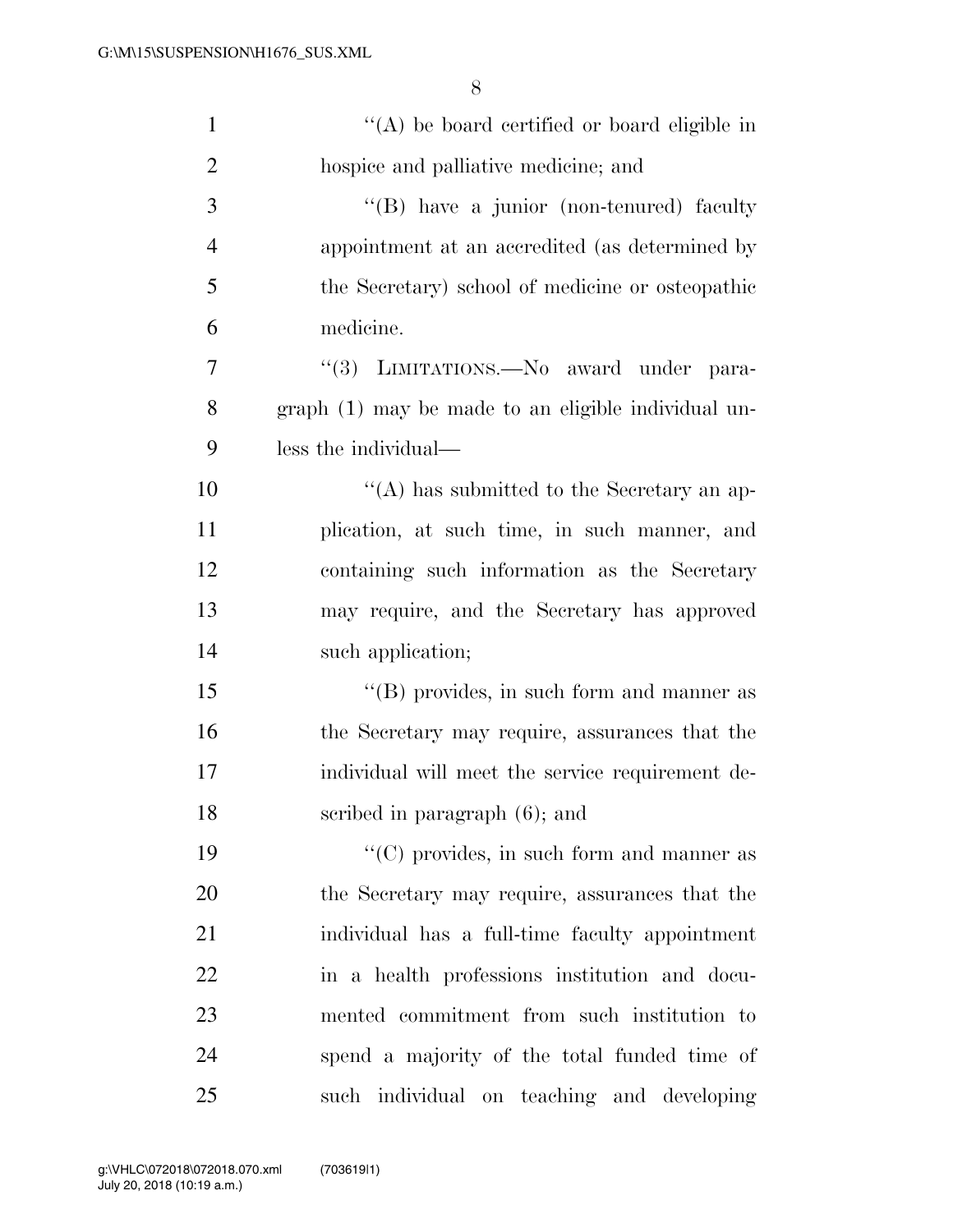| $\mathbf{1}$   | skills in education in interprofessional team-       |
|----------------|------------------------------------------------------|
| $\overline{2}$ | based palliative care.                               |
| 3              | "(4) MAINTENANCE OF EFFORT. An eligible              |
| $\overline{4}$ | individual who receives an award under paragraph     |
| 5              | (1) shall provide assurances to the Secretary that   |
| 6              | funds provided to the eligible individual under this |
| 7              | subsection will be used only to supplement, not to   |
| 8              | supplant, the amount of Federal, State, and local    |
| 9              | funds otherwise expended by the eligible individual. |
| 10             | $\cdot\cdot$ (5) AMOUNT AND TERM.—                   |
| 11             | "(A) AMOUNT.—The amount of an award                  |
| 12             | under this subsection shall be equal to the          |
| 13             | award amount provided for under section              |
| 14             | $753(c)(5)(A)$ for the fiscal year involved.         |
| 15             | "(B) TERM.—The term of an award made                 |
| 16             | under this subsection shall not exceed 5 years.      |
| 17             | "(C) PAYMENT TO INSTITUTION.—The                     |
| 18             | Secretary shall make payments for awards             |
| 19             | under this subsection to institutions, including     |
| 20             | schools of medicine and osteopathic medicine.        |
| 21             | "(6) SERVICE REQUIREMENT.—An individual              |
| 22             | who receives an award under this subsection shall    |
| 23             | provide training in palliative care and hospice, in- |
| 24             | cluding the training of interprofessional teams of   |

health care professionals. The provision of such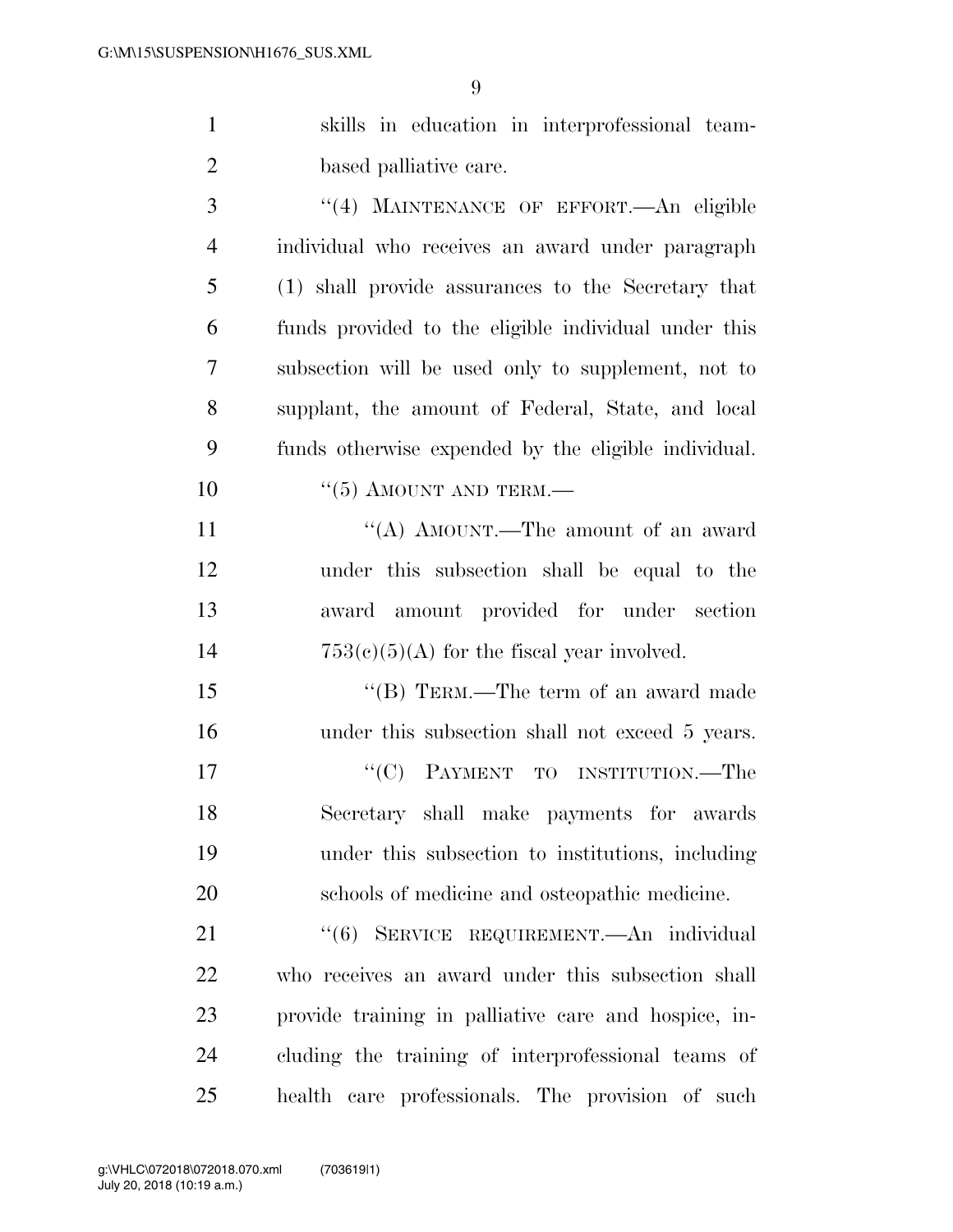| $\mathbf{1}$   | training shall constitute a majority of the total fund- |
|----------------|---------------------------------------------------------|
| $\overline{2}$ | ed obligations of such individual under the award.      |
| 3              | PALLIATIVE CARE WORKFORCE DEVELOP-<br>$``$ (d)          |
| $\overline{4}$ | MENT.-                                                  |
| 5              | "(1) IN GENERAL.—The Secretary shall award              |
| 6              | grants or contracts under this subsection to entities   |
| 7              | that operate a Palliative Care and Hospice Edu-         |
| 8              | cation Center pursuant to subsection $(a)(1)$ .         |
| 9              | "(2) $APPLICATION.$ To be eligible for<br>an            |
| 10             | award under paragraph (1), an entity described in       |
| 11             | such paragraph shall submit to the Secretary an ap-     |
| 12             | plication at such time, in such manner, and con-        |
| 13             | taining such information as the Secretary may re-       |
| 14             | quire.                                                  |
| 15             | $``(3)$ USE OF FUNDS.—Amounts awarded under             |
| 16             | a grant or contract under paragraph (1) shall be        |
| 17             | used to carry out the fellowship program described      |
| 18             | in paragraph $(4)$ .                                    |
| 19             | $``(4)$ FELLOWSHIP PROGRAM.—                            |
| 20             | "(A) IN GENERAL.—Pursuant to para-                      |
| 21             | graph (3), a Palliative Care and Hospice Edu-           |
| 22             | cation Center that receives an award under this         |
| 23             | subsection shall use such funds to offer short-         |
| 24             | term intensive courses (referred to in this sub-        |
| 25             | section as a 'fellowship') that focus on inter-         |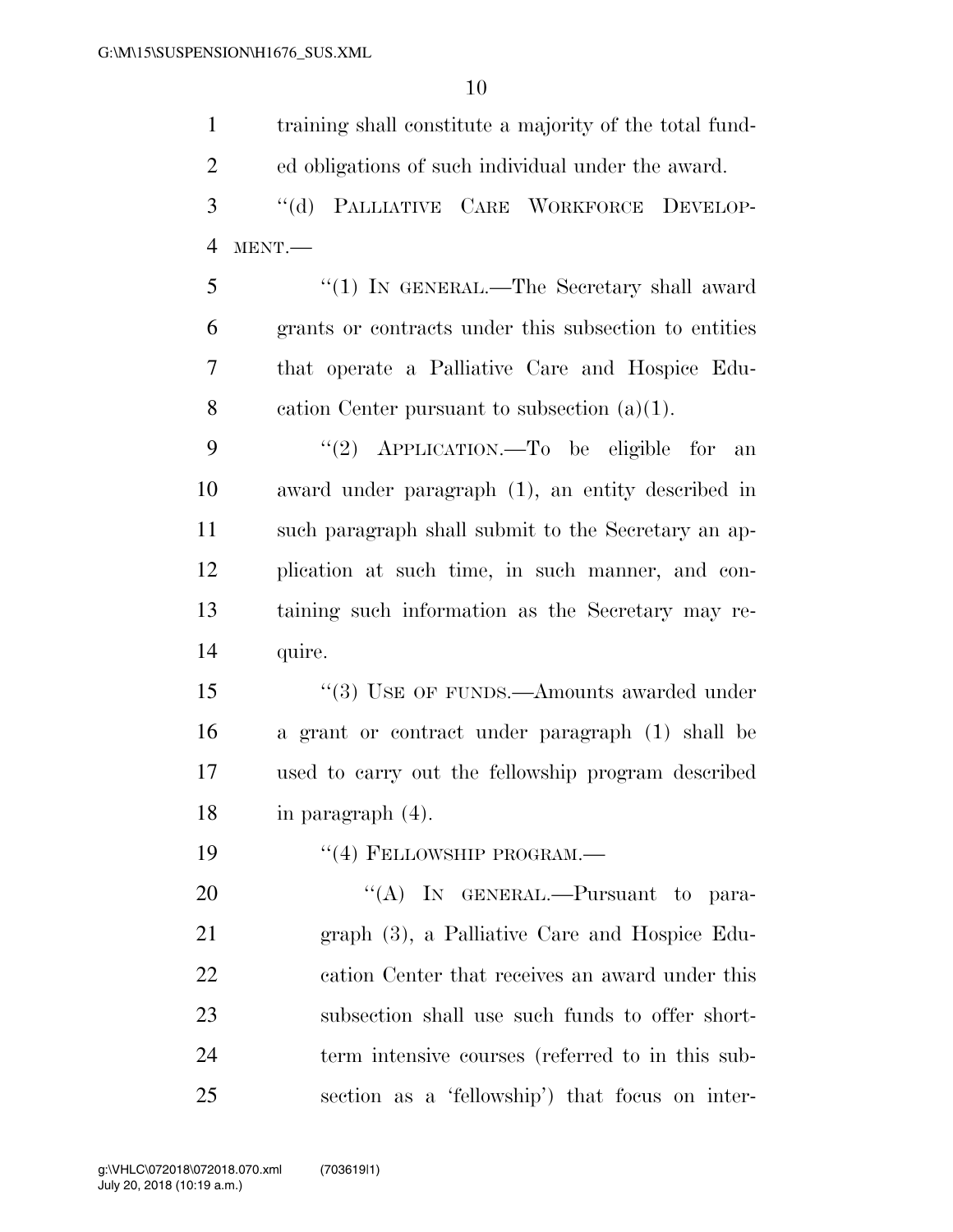professional team-based palliative care that pro- vide supplemental training for faculty members in medical schools and other health professions schools with programs in psychology, pharmacy, nursing, social work, physician assistant edu- cation, chaplaincy, or other health disciplines, as approved by the Secretary. Such a fellowship shall be open to current faculty, and appro- priately credentialed volunteer faculty and prac- titioners, who do not have formal training in palliative care, to upgrade their knowledge and clinical skills for the care of individuals with se- rious or life-threatening illness and to enhance their interdisciplinary and interprofessional teaching skills.

 ''(B) LOCATION.—A fellowship under this paragraph shall be offered either at the Pallia-18 tive Care and Hospice Education Center that is sponsoring the course, in collaboration with other Palliative Care and Hospice Education Centers, or at medical schools, schools of nurs-22 ing, schools of pharmacy, schools of social work, schools of chaplaincy or pastoral care education, graduate programs in psychology, physician as-sistant education programs, or other health pro-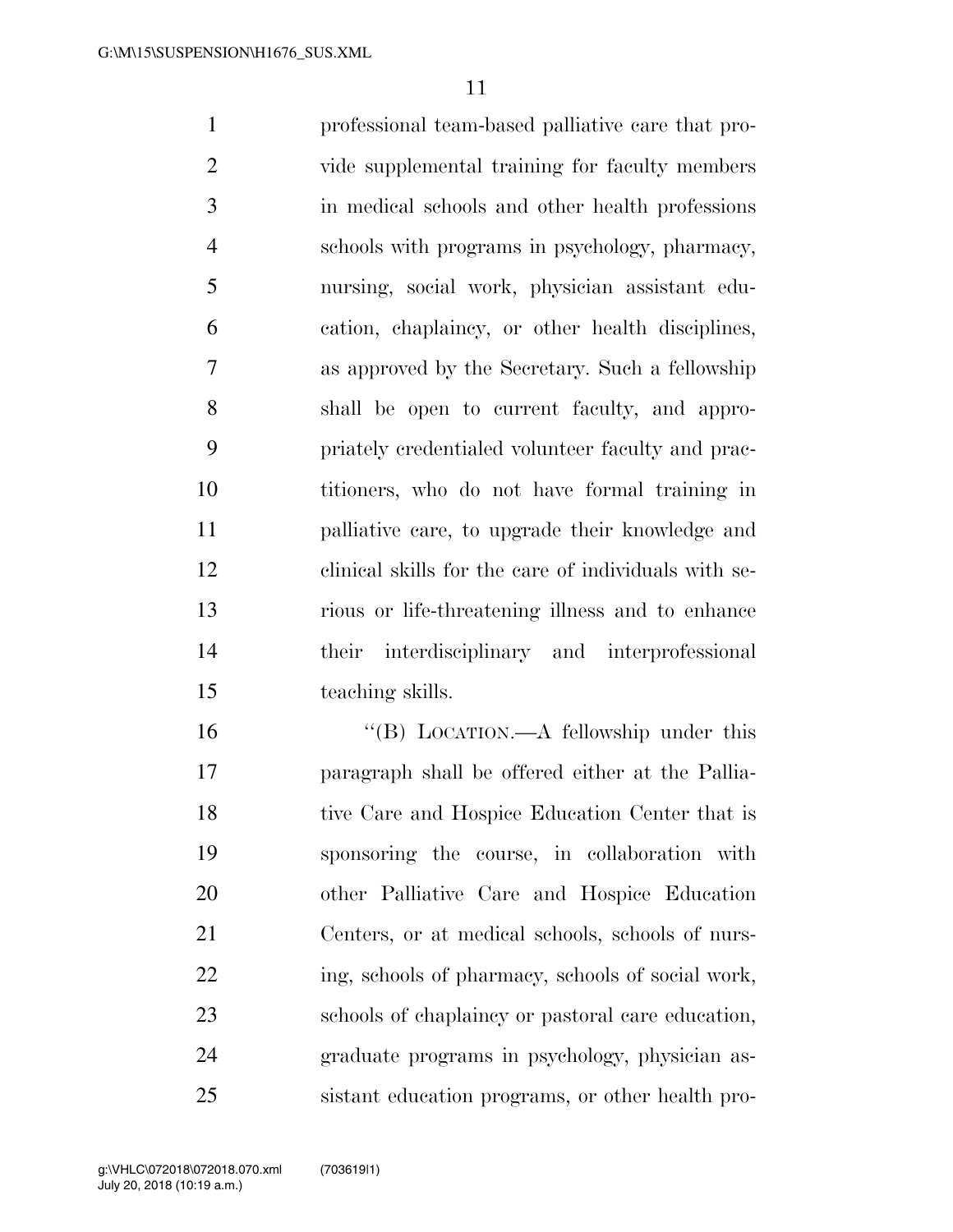fessions schools approved by the Secretary with which the Centers are affiliated.

3 "'(C) CONTINUING EDUCATION CREDIT. Participation in a fellowship under this para- graph shall be accepted with respect to com- plying with continuing health profession edu- cation requirements. As a condition of such ac- ceptance, the recipient shall subsequently pro- vide a minimum of 18 hours of voluntary in- struction in palliative care content (that has been approved by a palliative care and hospice education center) to students or trainees in health-related educational, home, hospice, or long-term care settings.

 ''(5) TARGETS.—A Palliative Care and Hospice Education Center that receives an award under paragraph (1) shall meet targets approved by the Secretary for providing training in interprofessional team-based palliative care to a certain number of faculty or practitioners during the term of the award, as well as other parameters established by the Secretary.

23 "(6) AMOUNT OF AWARD.—Each award under paragraph (1) shall be in the amount of \$150,000. Not more than 24 Palliative Care and Hospice Edu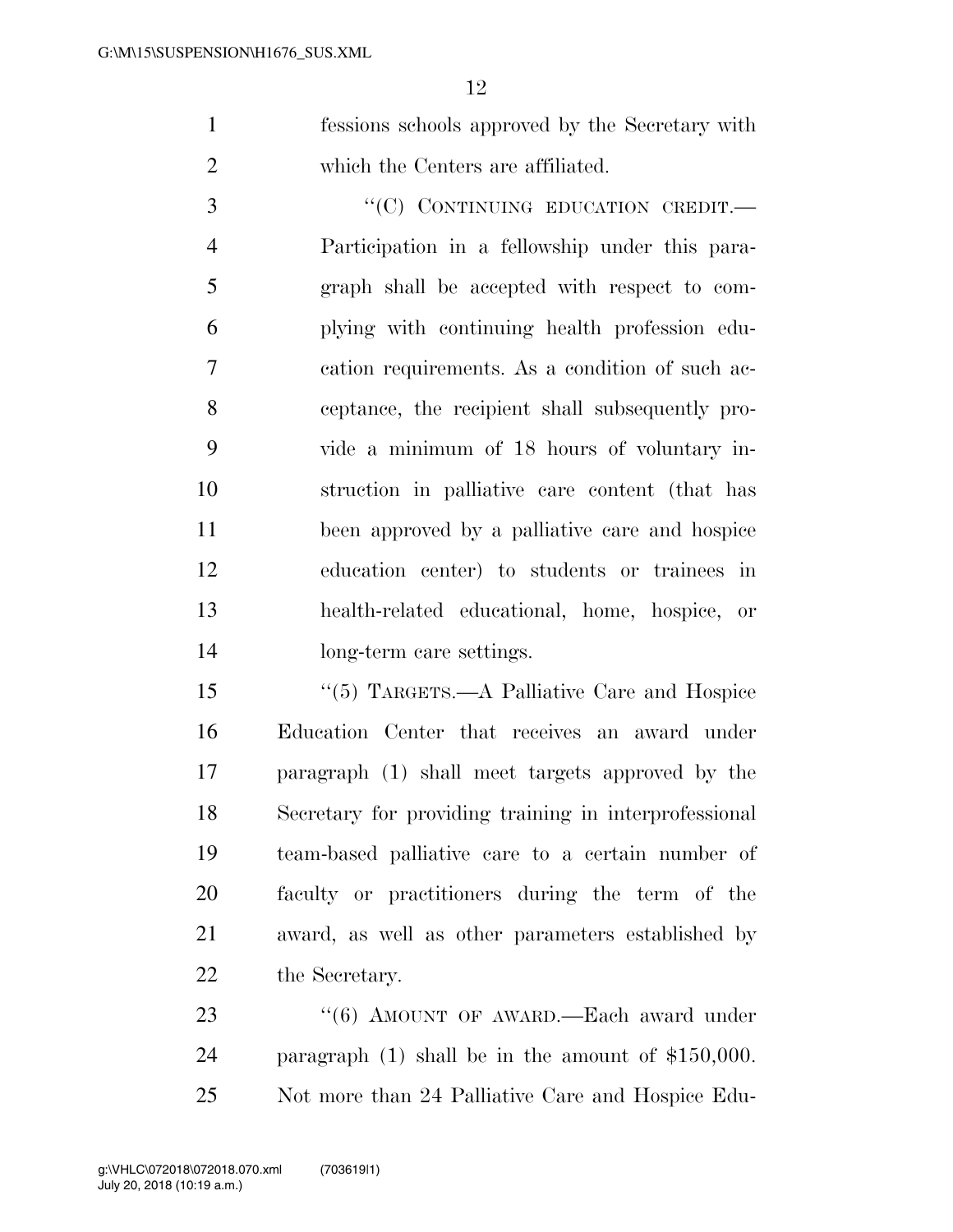cation Centers may receive an award under such paragraph.

3 "(7) MAINTENANCE OF EFFORT.—A Palliative Care and Hospice Education Center that receives an award under paragraph (1) shall provide assurances to the Secretary that funds provided to the Center under the award will be used only to supplement, not to supplant, the amount of Federal, State, and local funds otherwise expended by such Center.

 ''(e) PALLIATIVE CARE AND HOSPICE CAREER IN-CENTIVE AWARDS.—

12 "(1) IN GENERAL.—The Secretary shall award grants or contracts under this subsection to individ- uals described in paragraph (2) to foster greater in- terest among a variety of health professionals in en-16 tering the field of palliative care.

17  $(2)$  ELIGIBLE INDIVIDUALS.—To be eligible to receive an award under paragraph (1), an individual shall—

 $\langle (A)$  be an advanced practice nurse, a so- cial worker, physician assistant, pharmacist, chaplain, or student of psychology who is pur- suing a doctorate, masters, or other advanced degree with a focus in interprofessional team-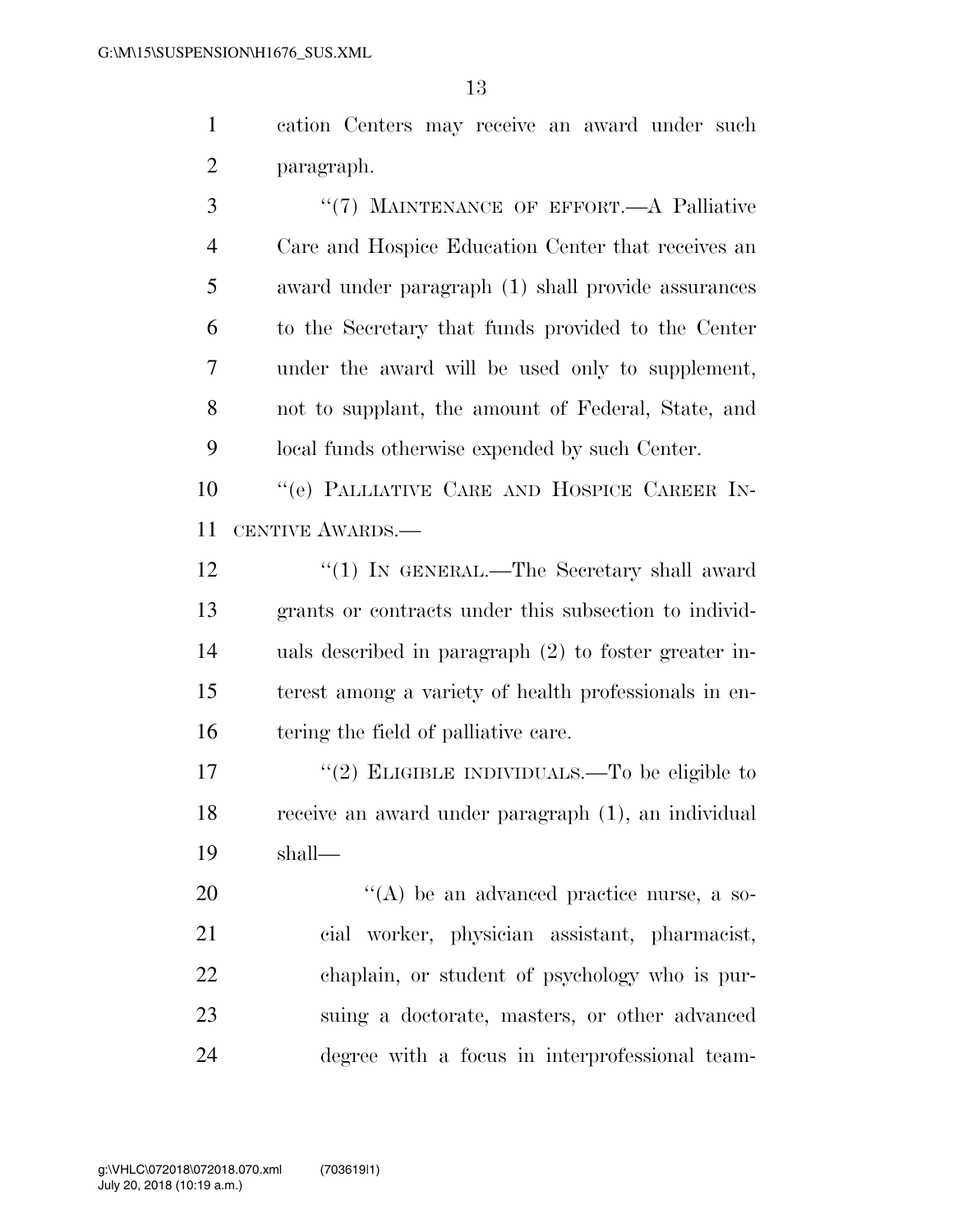| based palliative care or related fields in an ac- |
|---------------------------------------------------|
| credited health professions school; and           |

 ''(B) submit to the Secretary an applica- tion at such time, in such manner, and con- taining such information as the Secretary may require.

 ''(3) CONDITIONS OF AWARD.—As a condition of receiving an award under paragraph (1), an indi- vidual shall agree that, following completion of the award period, the individual will teach or practice palliative care in health-related educational, home, hospice, or long-term care settings for a minimum of 5 years under guidelines established by the Sec-retary.

15 "(4) PAYMENT TO INSTITUTION.—The Sec- retary shall make payments for awards under para- graph (1) to institutions that include schools of med- icine, osteopathic medicine, nursing, social work, psychology, chaplaincy or pastoral care education, dentistry, and pharmacy, or other allied health dis- cipline in an accredited health professions school or program (such as a physician assistant education program) that is approved by the Secretary.

24 "(f) AUTHORIZATION OF APPROPRIATIONS.—There are authorized to be appropriated to carry out this section,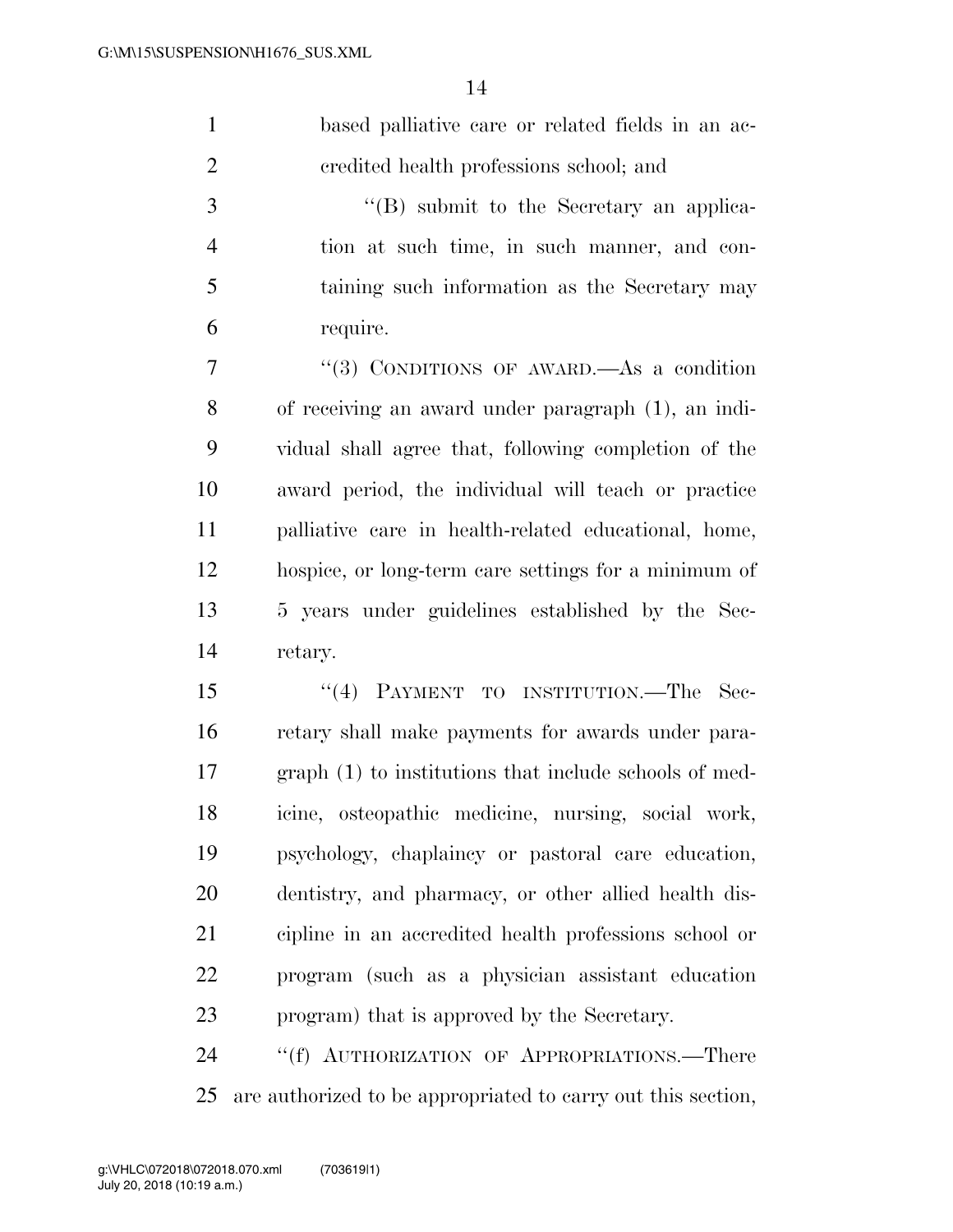\$15,000,000 for each of the fiscal years 2019 through 2023.''.

 (b) EFFECTIVE DATE.—The amendment made by this section shall be effective beginning on the date that is 90 days after the date of enactment of this Act.

### **SEC. 3. HOSPICE AND PALLIATIVE NURSING.**

 (a) NURSE EDUCATION, PRACTICE, AND QUALITY GRANTS.—Section 831(b)(3) of the Public Health Service 9 Act  $(42 \text{ U.S.C. } 296p(b)(3))$  is amended by inserting "hos-pice and palliative nursing,'' after ''coordinated care,''.

 (b) PALLIATIVE CARE AND HOSPICE EDUCATION AND TRAINING PROGRAMS.—Part D of title VIII of the Public Health Service Act (42 U.S.C. 296p et seq.) is amended by adding at the end the following:

### **''SEC. 832. PALLIATIVE CARE AND HOSPICE EDUCATION AND TRAINING.**

 ''(a) PROGRAM AUTHORIZED.—The Secretary shall award grants to eligible entities to develop and implement, in coordination with programs under section 759A, pro- grams and initiatives to train and educate individuals in providing interprofessional team-based palliative care in health-related educational, hospital, hospice, home, or long-term care settings.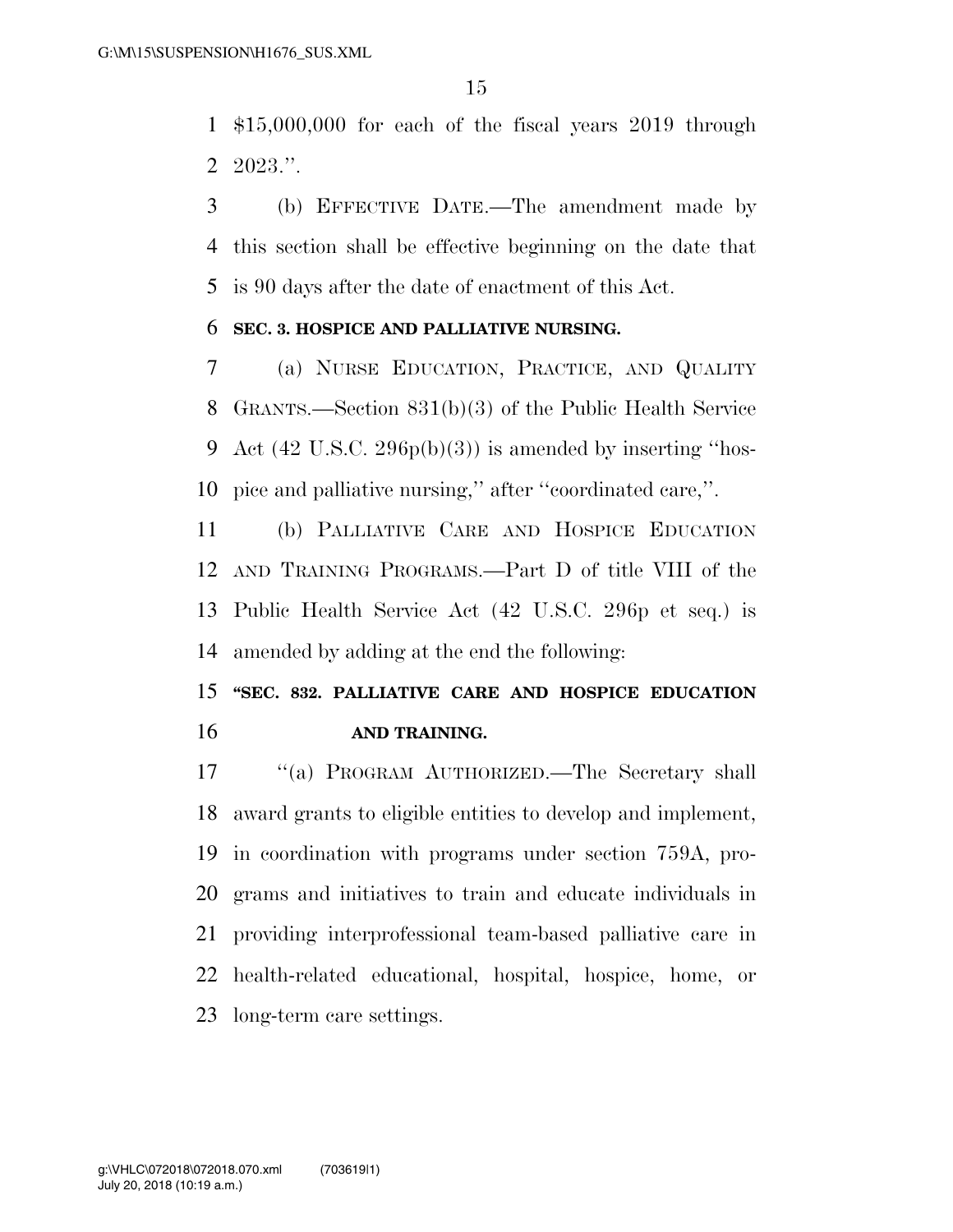''(b) USE OF FUNDS.—An eligible entity that receives a grant under subsection (a) shall use funds under such grant to—

 ''(1) provide training to individuals who will provide palliative care in health-related educational, hospital, home, hospice, or long-term care settings; 7 ''(2) develop and disseminate curricula relating to palliative care in health-related educational, hos-pital, home, hospice, or long-term care settings;

 ''(3) train faculty members in palliative care in health-related educational, hospital, home, hospice, or long-term care settings; or

 ''(4) provide continuing education to individuals who provide palliative care in health-related edu- cational, home, hospice, or long-term care settings. ''(c) APPLICATION.—An eligible entity desiring a grant under subsection (a) shall submit an application to the Secretary at such time, in such manner, and con- taining such information as the Secretary may reasonably require.

21 "(d) ELIGIBLE ENTITY.—For purposes of this sec- tion, the term 'eligible entity' shall include a school of nursing, a health care facility, a program leading to cer-tification as a certified nurse assistant, a partnership of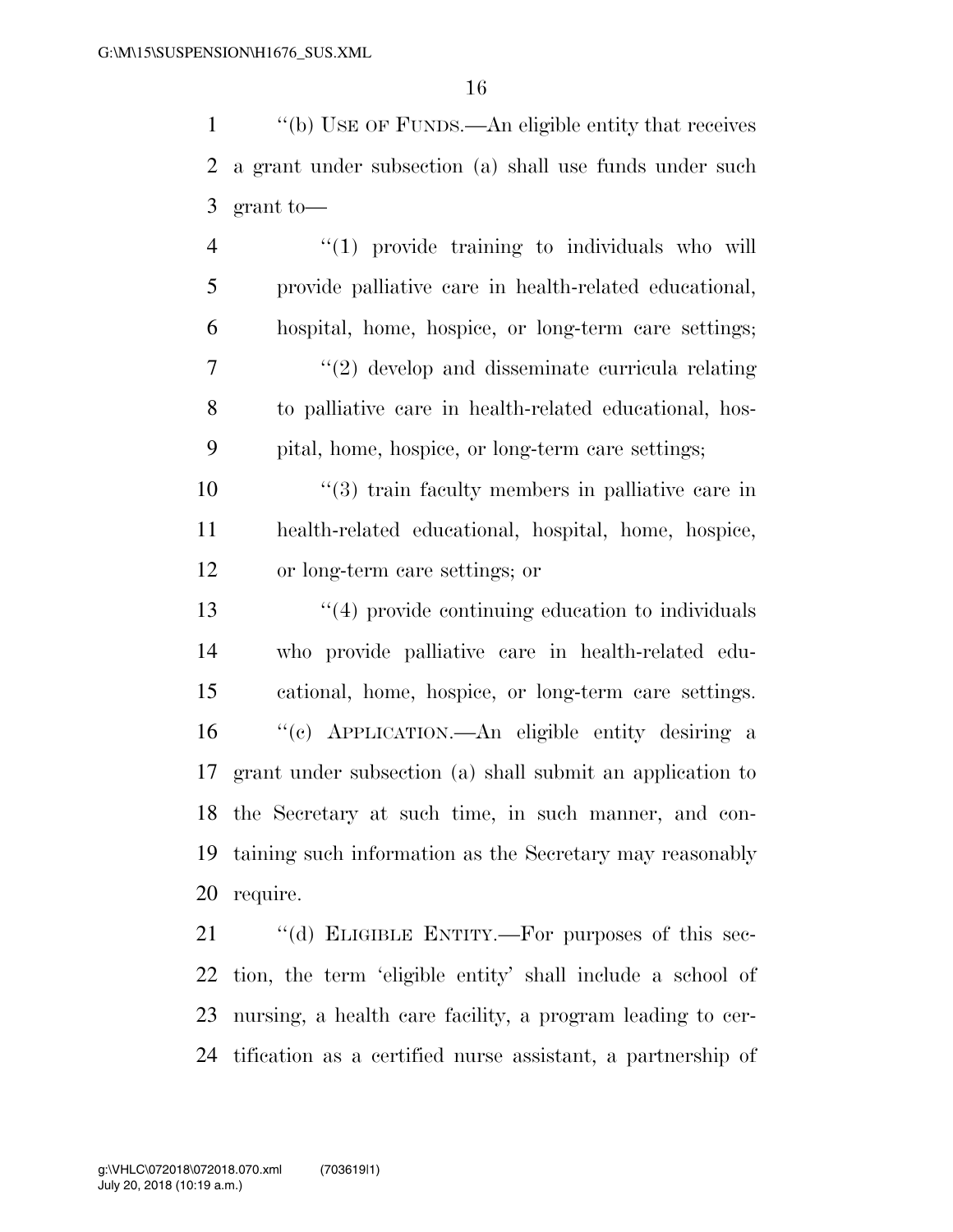such a school and facility, or a partnership of such a pro-gram and facility.

 ''(e) AUTHORIZATION OF APPROPRIATIONS.—There are authorized to be appropriated to carry out this section \$5,000,000 for each of fiscal years 2019 through 2023.''. **SEC. 4. DISSEMINATION OF PALLIATIVE CARE INFORMA-TION.** 

 Part A of title IX of the Public Health Service Act (42 U.S.C. 299 et seq.) is amended by adding at the end the following new section:

## **''SEC. 904. DISSEMINATION OF PALLIATIVE CARE INFORMA-TION.**

 ''(a) IN GENERAL.—Under the authority under sec- tion 902(a) to disseminate information on health care and on systems for the delivery of such care, the Director may disseminate information to inform patients, families, and health professionals about the benefits of palliative care throughout the continuum of care for patients with serious or life-threatening illness.

- 20 "(b) INFORMATION DISSEMINATED.—
- 21 "(1) MANDATORY INFORMATION.—If the Direc- tor elects to disseminate information under sub- section (a), such dissemination shall include the fol-lowing: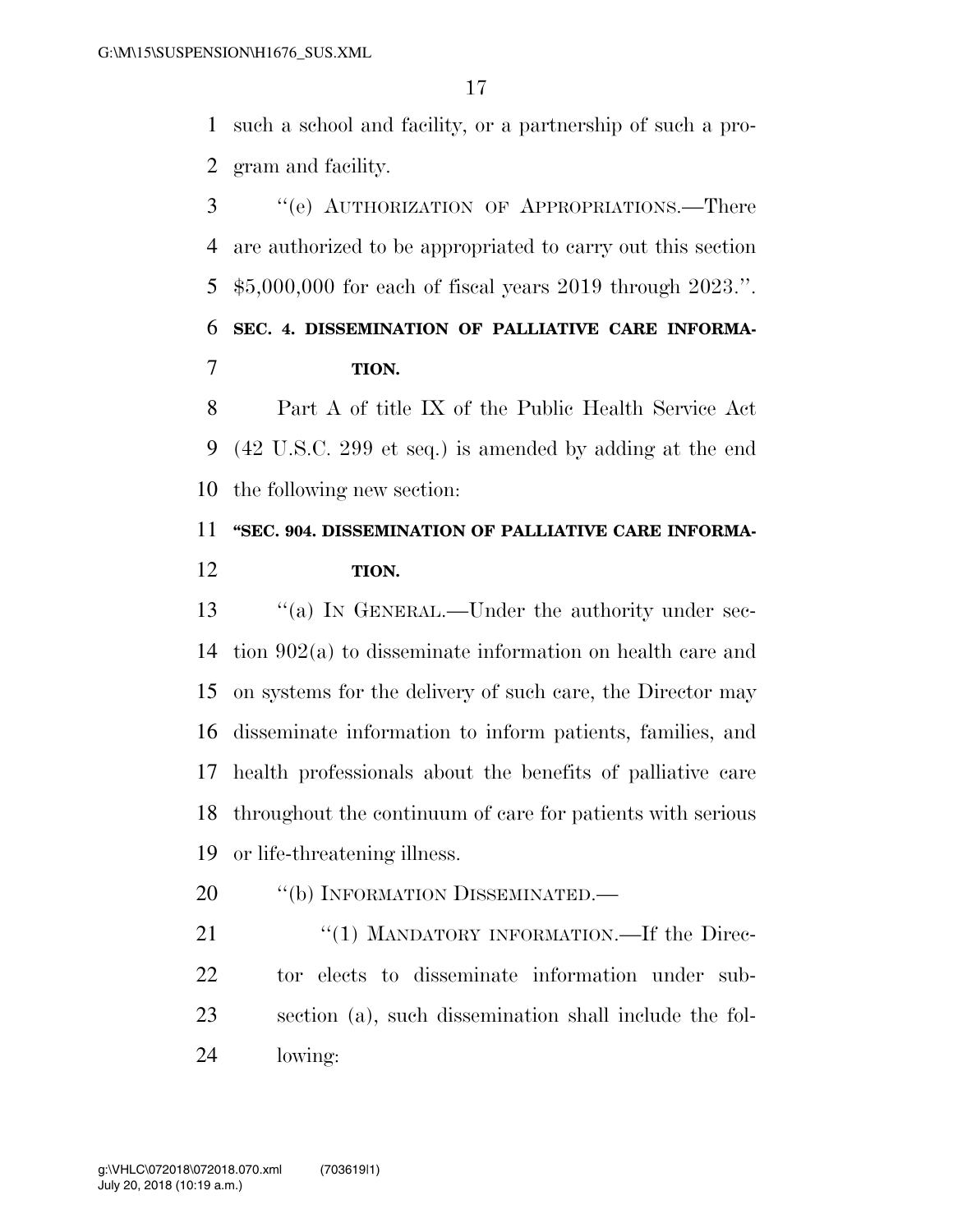''(A) PALLIATIVE CARE.—Information, re- sources, and communication materials about palliative care as an essential part of the con- tinuum of quality care for patients and families facing serious or life-threatening illness (includ- ing cancer; heart, kidney, liver, lung, and infec- tious diseases; as well as neurodegenerative dis- ease such as dementia, Parkinson's disease, or amyotrophic lateral sclerosis).

10 "(B) PALLIATIVE CARE SERVICES.—Spe- cific information regarding the services provided to patients by professionals trained in hospice and palliative care, including pain and symptom management, support for shared decision- making, care coordination, psychosocial care, and spiritual care, explaining that such services may be provided starting at the point of diag- nosis and alongside curative treatment and are intended to—

 $\frac{1}{20}$  i) provide patient-centered and fam-21 ily-centered support throughout the con- tinuum of care for serious and life-threat-ening illness;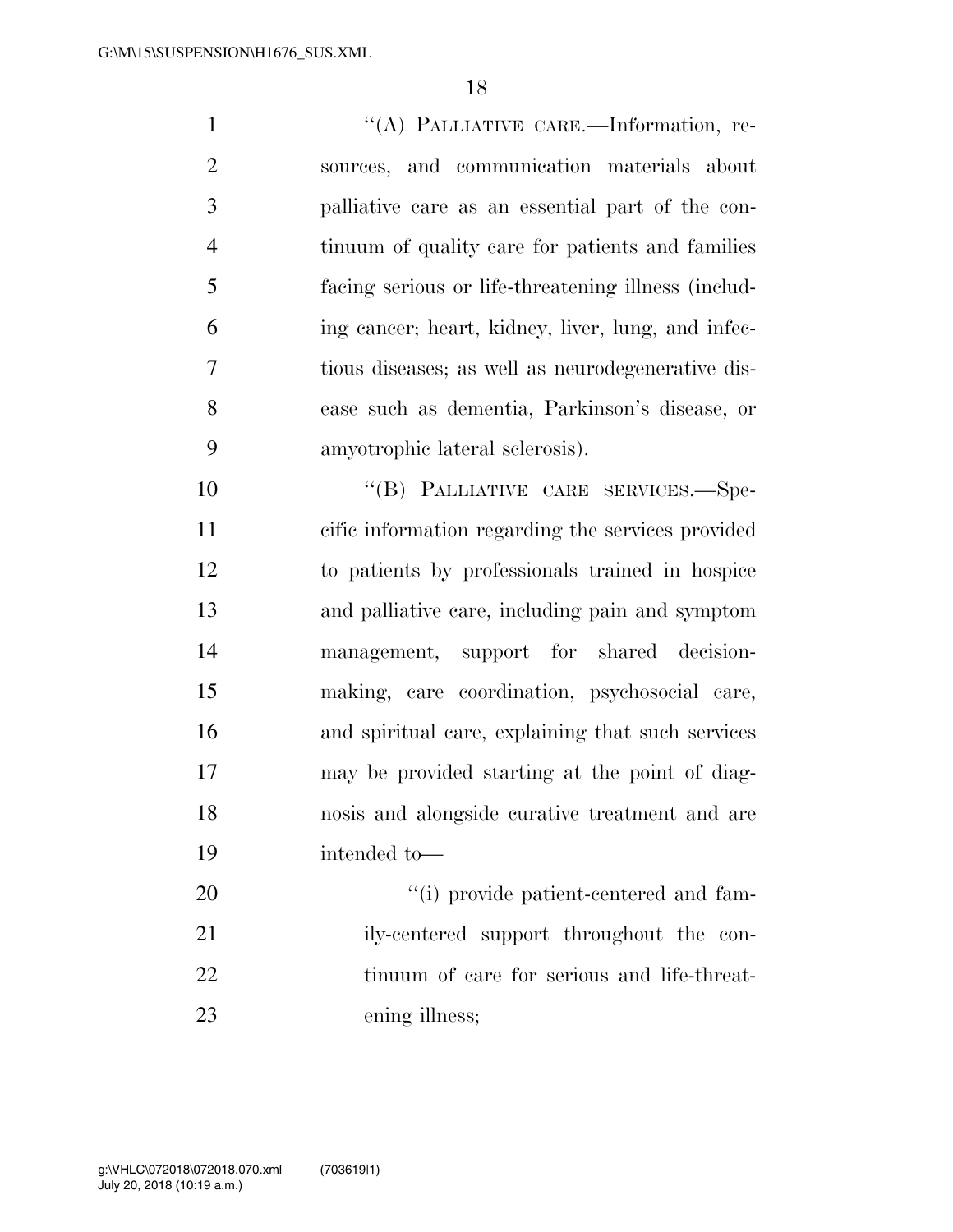| $\mathbf{1}$   | "(ii) anticipate, prevent, and treat               |
|----------------|----------------------------------------------------|
| $\overline{2}$ | physical, emotional, social, and spiritual         |
| 3              | suffering;                                         |
| $\overline{4}$ | "(iii) optimize quality of life; and               |
| 5              | "(iv) facilitate and support the goals             |
| 6              | and values of patients and families.               |
| $\overline{7}$ | $``(C)$ PALLIATIVE CARE PROFESSIONALS.—            |
| 8              | Specific materials that explain the role of pro-   |
| 9              | fessionals trained in hospice and palliative care  |
| 10             | in providing team-based care (including pain       |
| 11             | and symptom management, support for shared         |
| 12             | decision making, care coordination, psychosocial   |
| 13             | care, and spiritual care) for patients and fami-   |
| 14             | lies throughout the continuum of care for seri-    |
| 15             | ous or life-threatening illness.                   |
| 16             | "(D) RESEARCH.—Evidence-based<br>re-               |
| 17             | search demonstrating the benefits of patient ac-   |
| 18             | cess to palliative care throughout the continuum   |
| 19             | of care for serious or life-threatening illness.   |
| 20             | "(E) POPULATION-SPECIFIC MATERIALS.-               |
| 21             | Materials targeting specific populations, includ-  |
| 22             | ing patients with serious or life-threatening ill- |
| 23             | ness who are among medically underserved pop-      |
| 24             | ulations (as defined in section $330(b)(3)$ ) and  |
| 25             | families of such patients or health professionals  |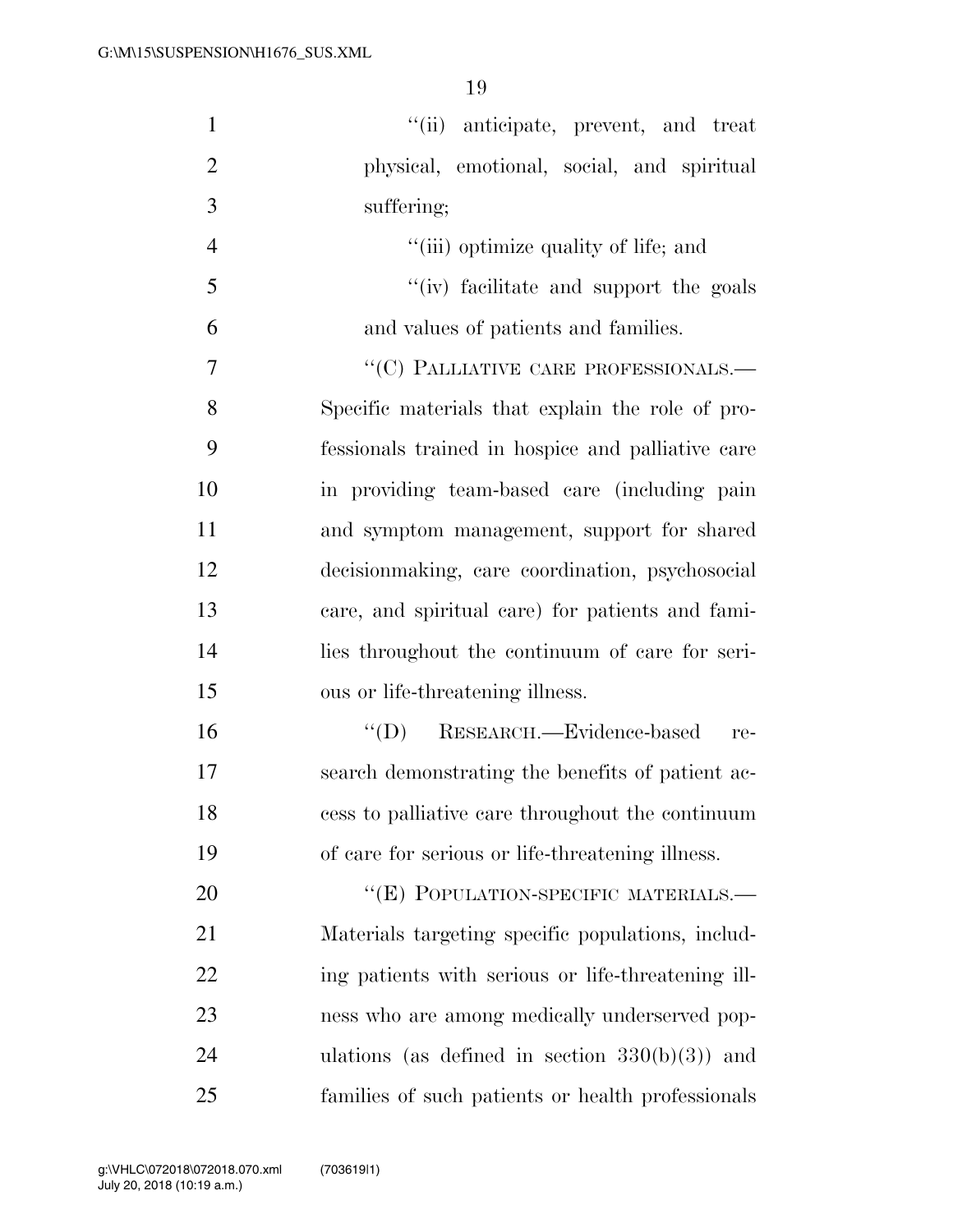|                          | serving medically underserved populations. Such |
|--------------------------|-------------------------------------------------|
|                          | populations shall include pediatric patients,   |
| 3                        | young adult and adolescent patients, racial and |
|                          | ethnic minority populations, and other priority |
| $\overline{\mathcal{L}}$ | populations specified by the Director.          |
|                          |                                                 |

 ''(2) REQUIRED PUBLICATION.—Information and materials disseminated under paragraph (1) shall be posted on the Internet websites of relevant Federal agencies and departments, including the De- partment of Veterans Affairs, the Centers for Medi- care & Medicaid Services, and the Administration on Aging.

 ''(c) CONSULTATION.—The Director shall consult with appropriate professional societies, hospice and pallia- tive care stakeholders, and relevant patient advocate orga- nizations with respect to palliative care, psychosocial care, and complex chronic illness with respect to the following: 18 ''(1) The planning and implementation of the dissemination of palliative care information under this section.

21  $\langle \langle 2 \rangle$  The development of information to be dis-seminated under this section.

23 ''(3) A definition of the term 'serious or life-threatening illness' for purposes of this section.''.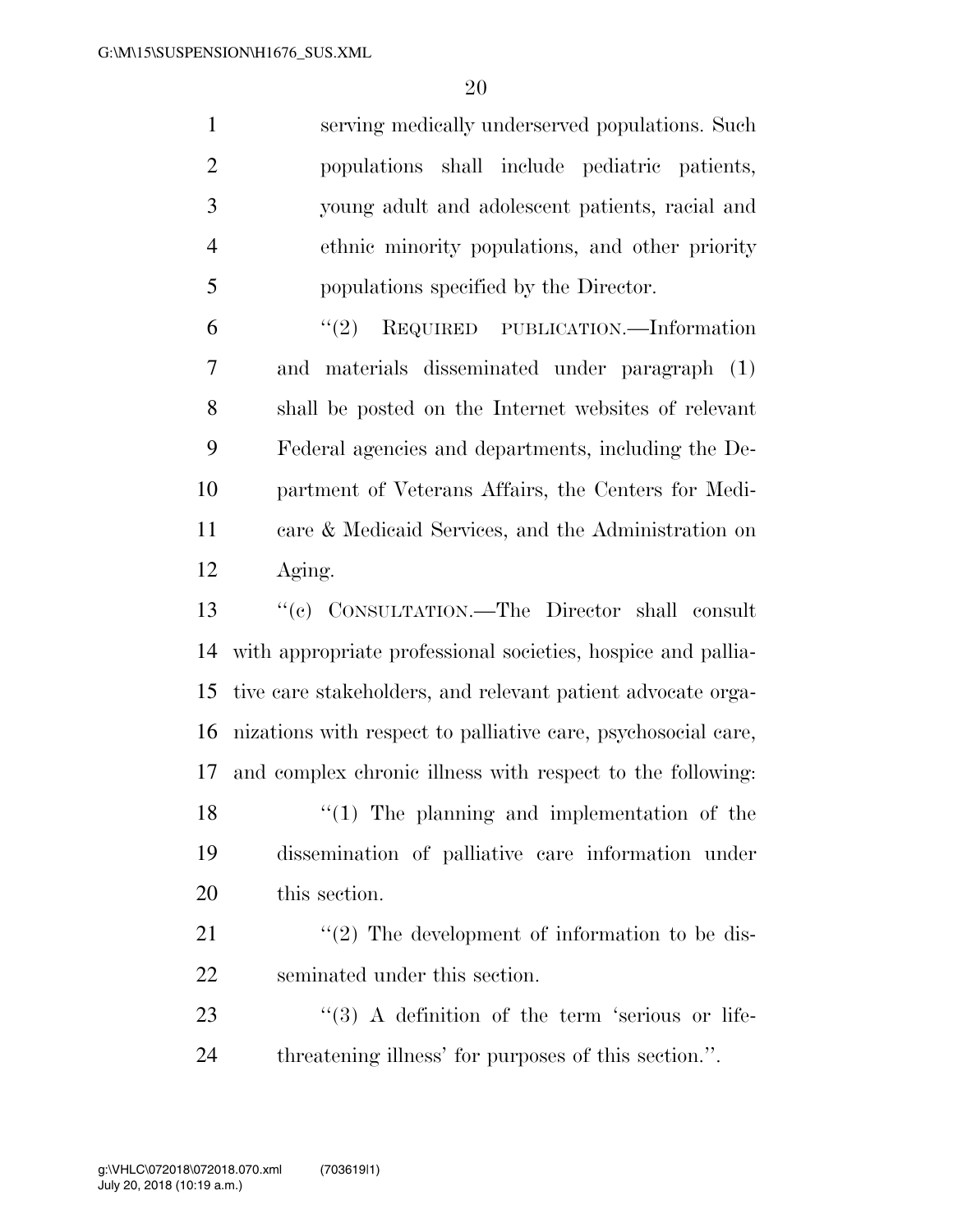### **SEC. 5. CLARIFICATION.**

 None of the funds made available under this Act (or an amendment made by this Act) may be used to provide, promote, or provide training with regard to any item or service for which Federal funding is unavailable under sec-tion 3 of Public Law 105–12 (42 U.S.C. 14402).

### **SEC. 6. ENHANCING NIH RESEARCH IN PALLIATIVE CARE.**

 (a) IN GENERAL.—Part B of title IV of the Public Health Service Act (42 U.S.C. 284 et seq.) is amended by adding at the end the following new section:

### **''SEC. 409K. ENHANCING RESEARCH IN PALLIATIVE CARE.**

 ''The Secretary, acting through the Director of the National Institutes of Health, shall develop and implement a strategy to be applied across the institutes and centers of the National Institutes of Health to expand and inten- sify national research programs in palliative care in order to address the quality of care and quality of life for the rapidly growing population of patients in the United States with serious or life-threatening illnesses, including cancer; heart, kidney, liver, lung, and infectious diseases; as well as neurodegenerative diseases such as dementia, Parkinson's disease, or amyotrophic lateral sclerosis.''.

 (b) EXPANDING TRANS-NIH RESEARCH REPORTING TO INCLUDE PALLIATIVE CARE RESEARCH.—Section  $25 \text{ } 402\text{A}(c)(2)(B)$  of the Public Health Service Act  $(42)$ 26 U.S.C.  $282a(c)(2)(B)$  is amended by inserting "and, be